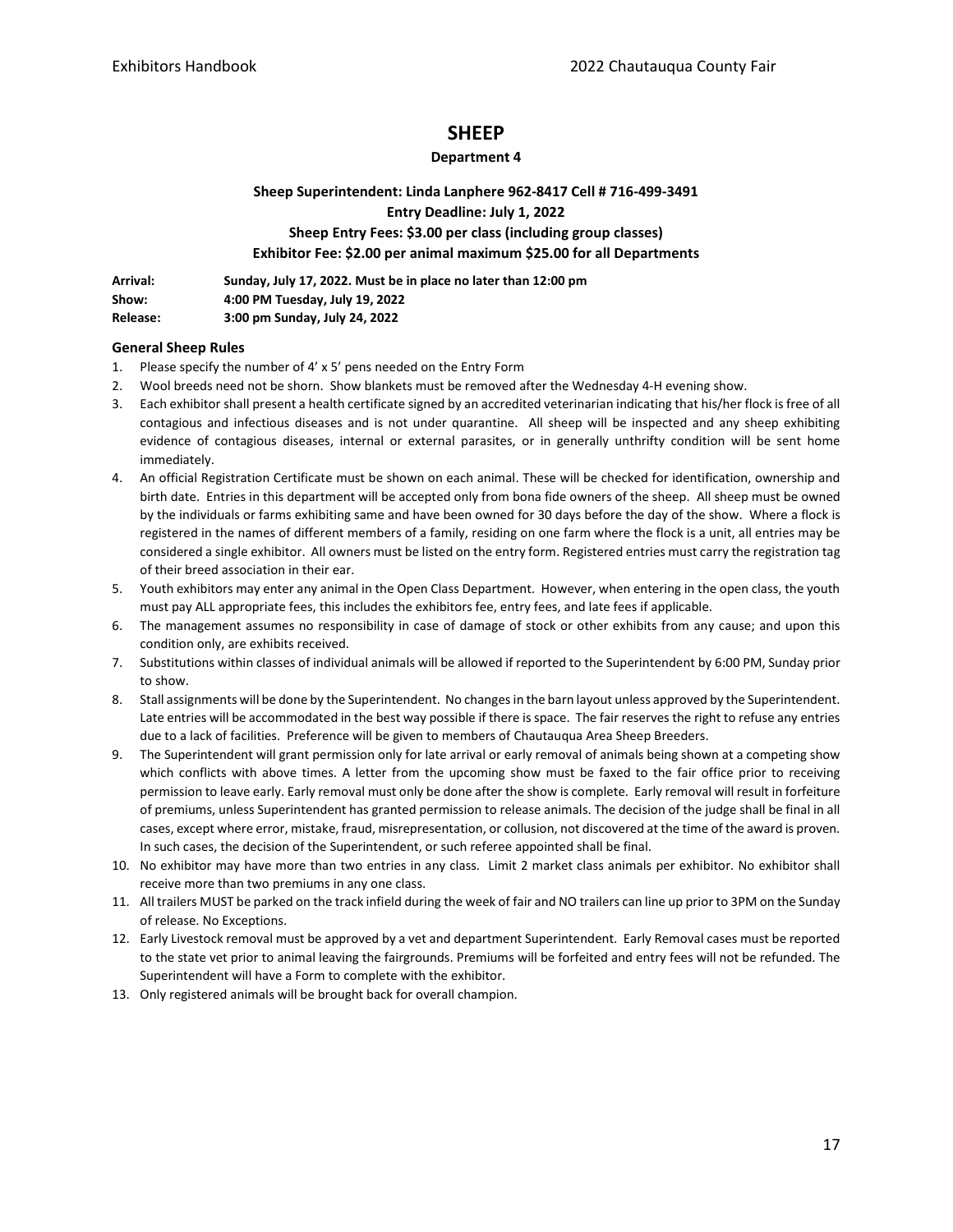| <b>MEAT BREEDS (Breeds shown separately)</b>                                                             |                                 |           |                                                  |                                                            |  |
|----------------------------------------------------------------------------------------------------------|---------------------------------|-----------|--------------------------------------------------|------------------------------------------------------------|--|
| A- DORSET                                                                                                | D- AMERICAN POLYPAY             |           | <b>G-SHROPSHIRE</b>                              |                                                            |  |
| <b>B- HAMPSHIRE</b>                                                                                      | <b>E-MONTADALE</b>              |           | <b>H-SOUTH DOWN</b>                              |                                                            |  |
| C- SUFFOLK                                                                                               | <b>F-TUNIS</b>                  |           | I-AOB                                            |                                                            |  |
| <b>WOOL BREEDS (Breeds shown separately)</b>                                                             |                                 |           |                                                  |                                                            |  |
| <b>J- BORDER LEICESTER</b>                                                                               | K- California Red               |           | L- OTHER/AOB                                     |                                                            |  |
| <b>Class Numbers</b>                                                                                     |                                 |           |                                                  |                                                            |  |
| Ram 2 Years and Over<br>1.                                                                               |                                 |           | 12. Spring Ewe Lamb (After 12/31)                |                                                            |  |
| 2.<br>Ram One Year and Under Two                                                                         |                                 |           | 13. Pair of Ewe Lambs                            |                                                            |  |
| 3. Fall Ram Lamb $(9/1 - 12/31)$                                                                         |                                 |           | 14. Champion Ewe                                 |                                                            |  |
| Spring Ram Lamb (after 12/31)<br>4.                                                                      |                                 |           | 15. Reserve Champion Ewe                         |                                                            |  |
| Pair of Ram Lambs<br>5.                                                                                  |                                 |           |                                                  | 16. Pen of Four Lambs(Whethers, Rams or Ewes)              |  |
| Champion Ram<br>6.                                                                                       |                                 | 17. Flock |                                                  |                                                            |  |
| Reserve Champion Ram<br>7.                                                                               |                                 |           |                                                  | 18. Get of Sire(3 animals, any age, any sex from same ram) |  |
| Ewe Two Years and Over<br>8.                                                                             |                                 |           | 19. Breeders Young Flock (1 Ram, 2 Ewe Lambs)    |                                                            |  |
| 9. Ewe One year and Under Two                                                                            |                                 |           |                                                  |                                                            |  |
| 10. Pair of Yearling Ewes                                                                                |                                 |           |                                                  |                                                            |  |
| 11. Fall Ewe Lamb (9/1-12/31)                                                                            |                                 |           |                                                  |                                                            |  |
| SECTION GM- GRADE MEAT BREEDS (ALL SHOWN TOGETHER)                                                       |                                 |           |                                                  |                                                            |  |
| <b>Class Numbers</b>                                                                                     |                                 |           |                                                  |                                                            |  |
| 1 Ewe Two Years and Over                                                                                 |                                 |           | 4. Flock (Consists of 1 purebred ram, 2 yearling |                                                            |  |
| 2. Ewe One Year and Under Two                                                                            |                                 |           | ewes and 2 lambs)                                |                                                            |  |
| 3. Ewe Lamb                                                                                              |                                 |           |                                                  |                                                            |  |
| SECTION GW- GRADE WOOL BREEDS (ALL SHOWN TOGETHER)                                                       |                                 |           |                                                  |                                                            |  |
| <b>Class Numbers</b>                                                                                     |                                 |           |                                                  |                                                            |  |
| 1 Ewe Two Years and Over                                                                                 |                                 |           | 4. Flock (Consists of 1 purebred ram, 2 yearling |                                                            |  |
| 2. Ewe One Year and Under Two                                                                            |                                 |           | ewes and 2 lambs)                                |                                                            |  |
| 3. Ewe Lamb                                                                                              |                                 |           |                                                  |                                                            |  |
| <b>SECTION X- MARKET LAMB SHOW</b>                                                                       |                                 |           |                                                  |                                                            |  |
| <b>Class Number</b>                                                                                      |                                 |           |                                                  |                                                            |  |
| Market Lamb<br>1.                                                                                        |                                 |           |                                                  |                                                            |  |
| Enter market lambs as 4-x-1                                                                              |                                 |           |                                                  |                                                            |  |
| Market lambs will be shown by weight and will be broken down into classes according to Saturdays weight. |                                 |           |                                                  |                                                            |  |
|                                                                                                          |                                 |           |                                                  |                                                            |  |
| SECTION Y- WOOL SHOW (FLEECE MUST BE SHORN AFTER 9/1)                                                    |                                 |           |                                                  |                                                            |  |
|                                                                                                          |                                 |           |                                                  |                                                            |  |
| <b>Class Numbers</b>                                                                                     |                                 |           |                                                  |                                                            |  |
| Fine Wool - One Fleece<br>1.                                                                             |                                 |           | 3. Long Wool - One Fleece                        |                                                            |  |
| Medium Wool - One Fleece<br>2.                                                                           |                                 |           | 4. Colored Fleece- One Fleece                    |                                                            |  |
|                                                                                                          |                                 |           |                                                  |                                                            |  |
| <b>PREMIUMS FOR CLASSES</b>                                                                              |                                 |           |                                                  |                                                            |  |
| $1st - $13.00$                                                                                           | $2nd - $11.00$<br>$3rd - $9.00$ |           | $4th - $8.00$<br>$5th - $6.00$                   | $6th - $5.00$                                              |  |
|                                                                                                          |                                 |           |                                                  |                                                            |  |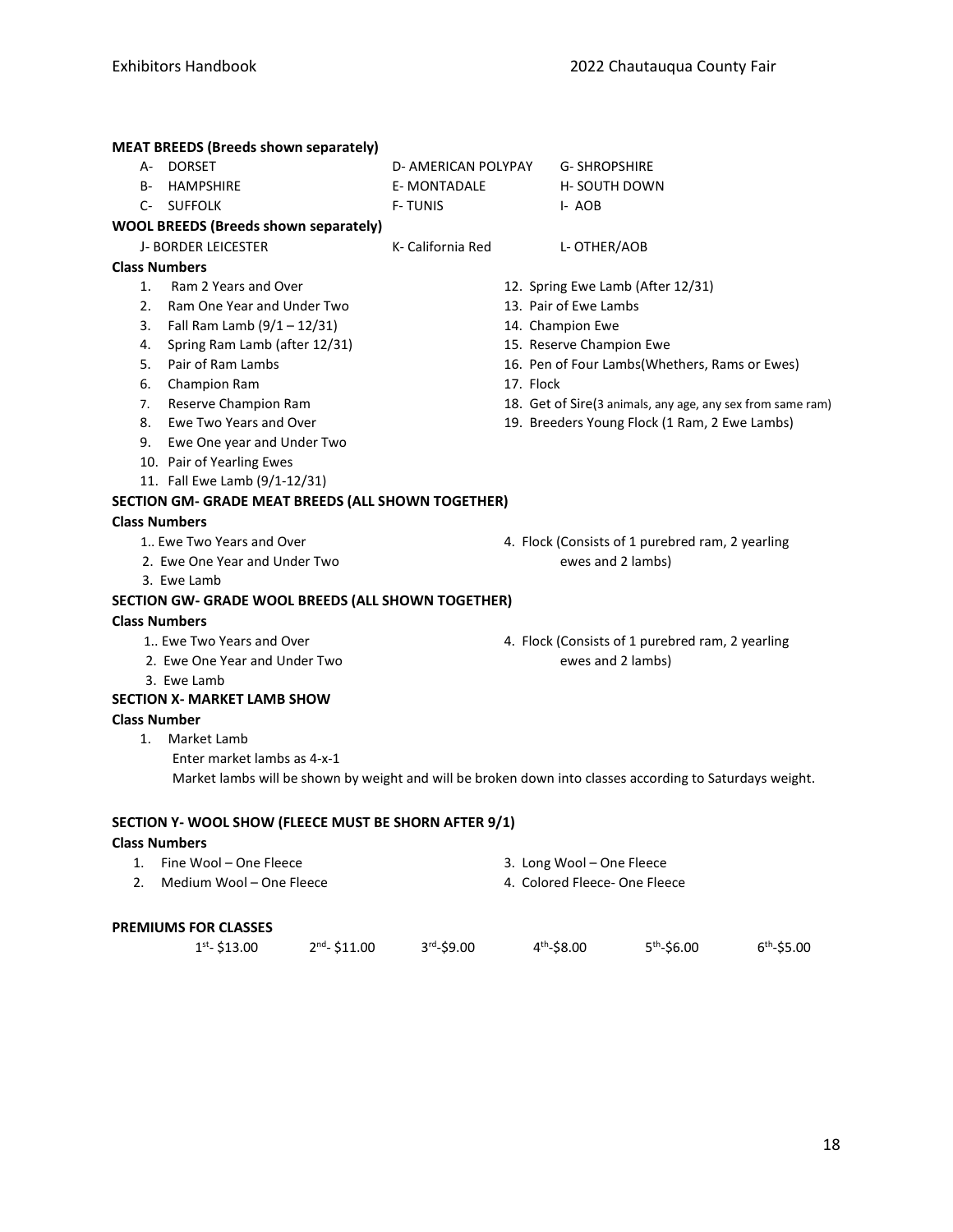|                                   | Paid \$                                                                                                                                                                                                                                                                                                                                                                                         |                                                  | $\text{Cash }$ \$                                 | $Check # \_$             |                  |
|-----------------------------------|-------------------------------------------------------------------------------------------------------------------------------------------------------------------------------------------------------------------------------------------------------------------------------------------------------------------------------------------------------------------------------------------------|--------------------------------------------------|---------------------------------------------------|--------------------------|------------------|
| OFFICE USE ONLY<br>Exhibit Number | Please mail entries to<br>DEPARTMENT 4– Sheep<br>Chautauqua County Fair<br>All sheep entries must be postmarked or hand delivered by July 1 st.<br>P.O. Box 191<br>The Chautauqua County Fair reserves the right to refuse any entries due to lack of facilities.<br>Dunkirk, NY 14048<br>Preference will be given to residents and/or members of Chautauqua County clubs.<br>Attn: Entry Clerk |                                                  |                                                   |                          |                  |
|                                   |                                                                                                                                                                                                                                                                                                                                                                                                 | Qty                                              | Total Entry Fees<br>Fees MUST Accompany this Form | Price                    | Total<br>Am ount |
|                                   | $\text{Zip Code } \_\_\_\_\_ \ \text{City} \_\_\_\_\_\_ \ \text{State} \_\_\_\_\_\_\_\_\_ \$                                                                                                                                                                                                                                                                                                    |                                                  | Exhibitor's Fee Per Animal<br>Max \$25.00         | \$2.00                   |                  |
|                                   |                                                                                                                                                                                                                                                                                                                                                                                                 |                                                  | Entry Fee Per Class                               | \$3.00                   |                  |
|                                   |                                                                                                                                                                                                                                                                                                                                                                                                 |                                                  | Late Entry Per Animal                             | \$15.00                  |                  |
|                                   |                                                                                                                                                                                                                                                                                                                                                                                                 |                                                  | <b>TOTAL FEES</b>                                 |                          |                  |
|                                   |                                                                                                                                                                                                                                                                                                                                                                                                 | ALL MARKET ANIMAL ENTRIES<br>Sheep $-$ Use 4-X-1 |                                                   | Open Sheep Only: _______ |                  |
|                                   | Entries that are not legible or not completely filled out will be sent back to the exhibitor and considered NOT RECEIVED. It<br>is in you best interest to type or PRINT CLEARLY & NEATLY. Entries MUST be made on this form. Photocopies are accepted.<br>COPIES OF REGISTRATION PAPERS ARE ENCOURAGED & APPRECIATED !!!!                                                                      |                                                  |                                                   |                          |                  |

Entry Form on NEXT PAGE

\_\_\_\_\_ I do NOT give consent for Publicity Photographs to be published by the Chautauqua County Fair

27